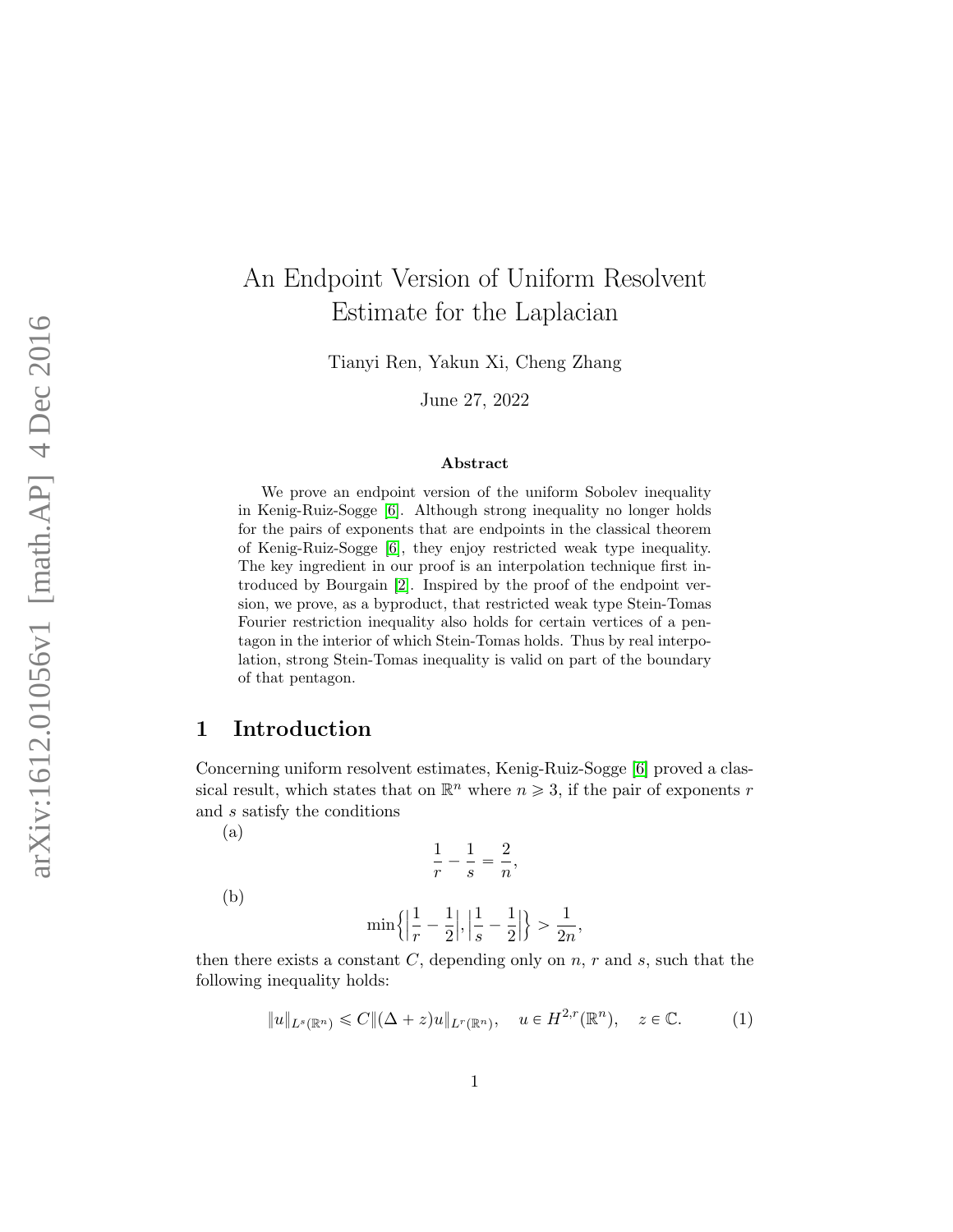

Figure 1: The open line segment for resolvent estimate

Visualized in the plane whose two axes are  $\frac{1}{r}$  and  $\frac{1}{s}$ , the above permissible exponents constitute the OPEN line segment connecting the point  $\left(\frac{1}{r}\right)$  $\frac{1}{r}, \frac{1}{s}$  $\frac{1}{s}) =$  $\left(\frac{n+1}{2n},\frac{n-3}{2n}\right)$  and its dual point  $\left(\frac{1}{r}\right)$  $\frac{1}{r}, \frac{1}{s}$  $\frac{1}{s}$ ) =  $(\frac{n+3}{2n}, \frac{n-1}{2n})$ . This is illustrated in Figure 1.

This classical theorem already has important applications to partial differential equations in that it leads to certain unique continuation results. Details are in the second part of [\[6\]](#page-15-0). Moreover, Kenig-Ruiz-Sogge's theorem is sharp in terms of the exponents - the theorem holds only for exponents lying on the aforementioned open line segment. Here in this paper however, we tackle the endpoints of this open line segment. We prove that although strong estimate like the one in the classical theorem no longer holds for the endpoints, they enjoy restricted weak type estimate. Explicitly, we have the following:

**Theorem 1.** Suppose that the dimension  $n \geq 3$ . If  $r = \frac{2n}{n+1}$  $\frac{2n}{n+1}, s = \frac{2n}{n-1}$  $rac{2n}{n-3}$ , or  $r = \frac{2n}{n+1}$  $\frac{2n}{n+3}, s = \frac{2n}{n-3}$  $\frac{2n}{n-1}$  are one pair of the endpoints, then for any  $z \in \mathbb{C}$ , the inequality holds:

$$
||u||_{L^{s,\infty}(\mathbb{R}^n)} \leqslant C ||(\Delta + z)u||_{L^{r,1}(\mathbb{R}^n)}
$$
\n
$$
(2)
$$

where the constant C is independent of  $z \in \mathbb{C}$ .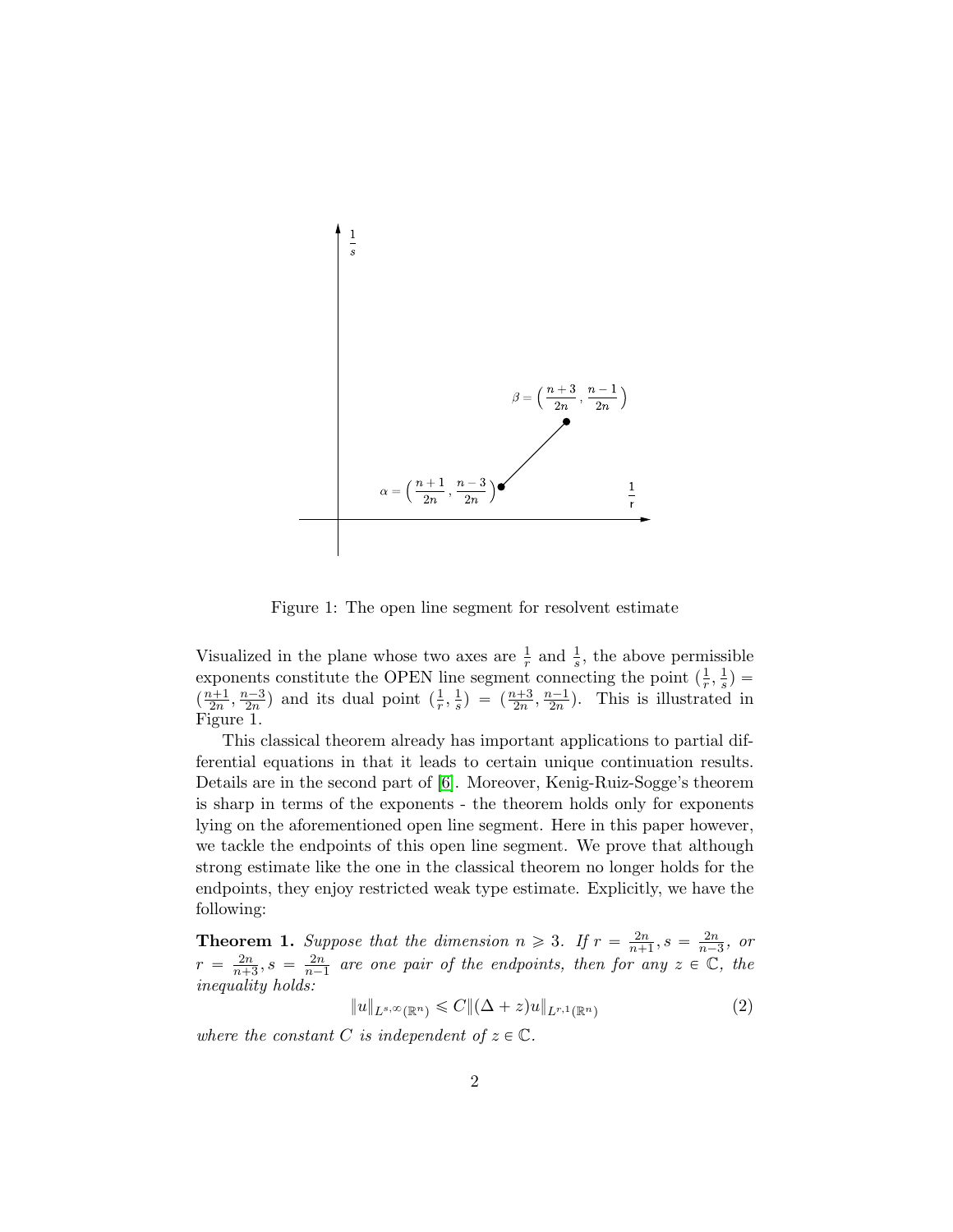In the theorem, the spaces  $L^{s,\infty}(\mathbb{R}^n)$  and  $L^{r,1}(\mathbb{R}^n)$  mean Lorentz spaces. By real interpolation, this theorem implies Kenig-Ruiz-Sogge's classical result.

The key ingredient in proving our theorem is an interpolation technique first introduced by Bourgain [\[2\]](#page-14-0), and this interpolation technique was brought to our attention by Bak-Seeger[\[1\]](#page-14-1). In fact, our proof below is indebted to the inspiration from the work of Bak-Seeger. Combining Bourgain's interpolation technique with a variant of Stein's oscillatory integral theorem is the crucial step giving rise to our restricted weak type estimate. However, Stein's oscillatory integral theorem also results in the important Stein-Tomas Fourier restriction theorem. In Kenig-Ruiz-Sogge [\[6\]](#page-15-0), this theorem, more precisely its equivalent following from the  $TT^*$  argument, is extended to all pairs of exponents in the interior of a pentagon. Applying Bourgain's interpolation technique and Stein's oscillatory integral theorem, we obtain too restricted weak type estimate for certain pairs of exponents that are vertices of the pentagon. Then, real interpolation yields, as a byproduct of our main theorem, strong Stein-Tomas estimate for part of the boundary of that pentagon.

#### 2 Proof of Theorem 1

First of all, we need some reductions. It suffices to prove the theorem for one endpoint, say  $\left(\frac{n+1}{2n}, \frac{n-3}{2n}\right)$ , because the other follows from duality. Furthermore, noting the gap condition  $\frac{1}{r} - \frac{1}{s} = \frac{2}{n}$  $\frac{2}{n}$  on the exponents, we are able to reduce the theorem to the case where z has unit length,  $|z| = 1$ , after a simple rescaling argument. Finally, by continuity, the argument of which we will give at the end of the proof, we may assume that  $\text{Im}z \neq 0$ .

This last reduction enables us to study  $(-|\xi|^2 + z)^{-1}$ , whose inverse Fourier transform is the fundamental solution of the operator " $\Delta + z$ " in our theorem. Therefore, our theorem is a consequence of the following estimate for a multiplier operator:

$$
\left\| \left\{ \frac{\hat{u}(\xi)}{-|\xi|^2 + z} \right\}^{\check{}} \right\|_{L^{\frac{2n}{n-3}, \infty}(\mathbb{R}^n)} \leqslant C \|u\|_{L^{\frac{2n}{n+1}, 1}(\mathbb{R}^n)}.
$$
\n(3)

This in turn, amounts to the inequality for a convolution operator

$$
\|u(x) * \left\{\frac{1}{-|\xi|^2 + z}\right\}(x)\|_{L^{\frac{2n}{n-3}, \infty}(\mathbb{R}^n)} \leq C \|u\|_{L^{\frac{2n}{n+1}, 1}(\mathbb{R}^n)}.
$$
 (4)

The proof of the theorem then transforms to the study of the kernel of this The proof of the theorem then transic convolution operator:  $K(x) = \begin{cases} \frac{1}{-|x|^2} & \text{if } |x| > 1 \end{cases}$  $\frac{1}{-|\xi|^2+z}$   $\langle x \rangle$ . The expression for this kernel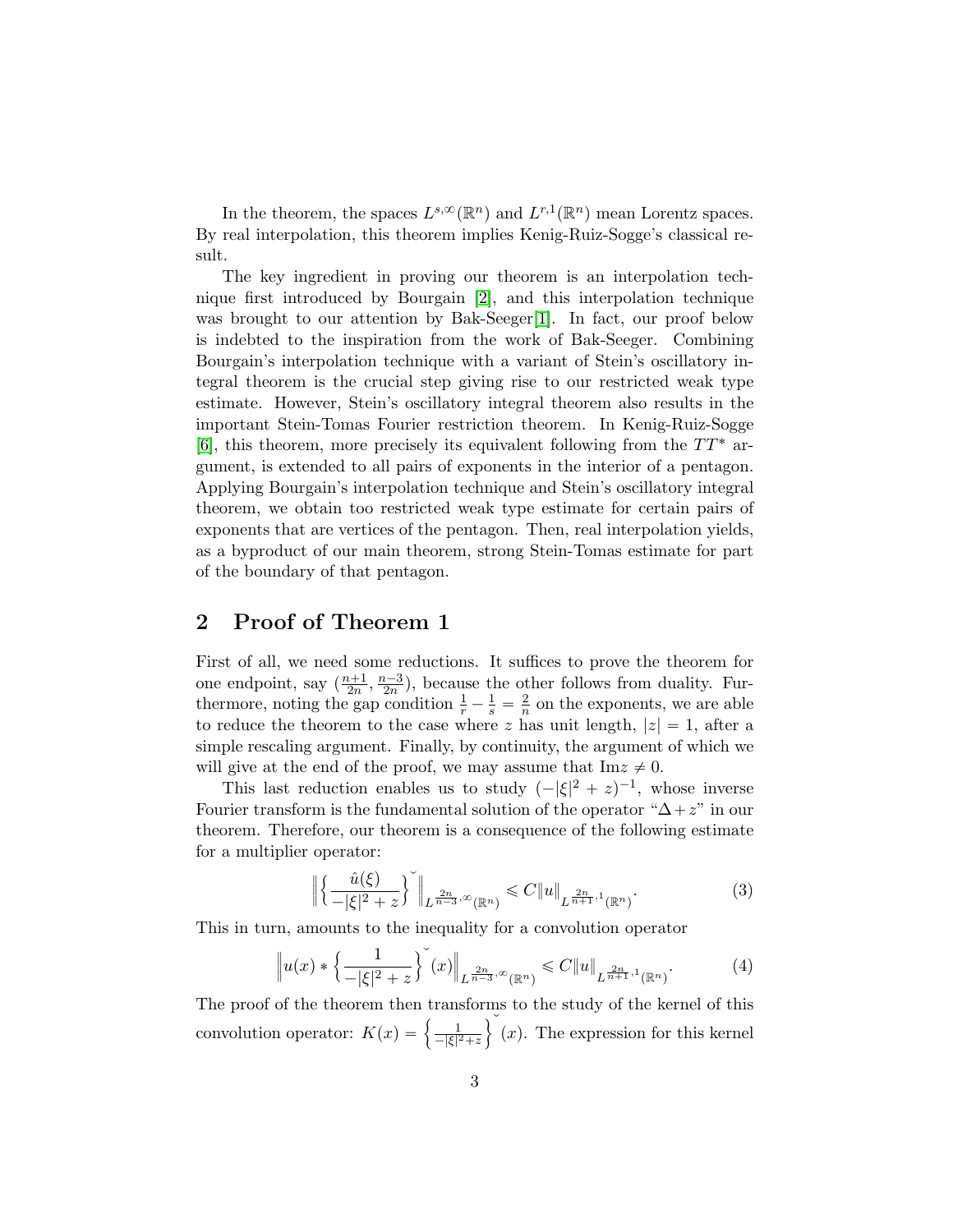is actually already in literature, e.g. Gelfand-Shilov [\[5\]](#page-15-1), and by their work,

$$
K(x) = \left(\frac{z}{|x|^2}\right)^{\frac{n-2}{4}} K_{\frac{n-2}{2}}(\sqrt{z|x|^2}),\tag{5}
$$

where

<span id="page-3-0"></span>
$$
K_{\nu}(w) = \int_0^\infty e^{-w \cosh t} \cosh(\nu t) dt
$$
 (6)

denotes the modified Bessel function. Along with the expression for  $K(x)$ , we will also need the following facts about the Bessel function, all of which are contained in [\[6,](#page-15-0) P. 339].

First, a change of variable  $u = e^t$  in the expression [\(6\)](#page-3-0) for  $K_{\nu}(w)$  immediately yields

<span id="page-3-2"></span>
$$
|K_{\nu}(w)| \leqslant C|w|^{-|\text{Re}(\nu)|},\tag{7}
$$

for  $|w| \leq 1$  and  $\text{Re}(w) > 0$ , where the constant C depends only on  $\nu$ . Second, applying the formula (see [\[4,](#page-14-2) P. 19])

<span id="page-3-1"></span>
$$
\Gamma(\nu + \frac{1}{2})K_{\nu}(w) = \left(\frac{\pi}{2w}\right)^{\frac{1}{2}} e^{-w} \int_0^{\infty} e^{-t} t^{\nu - \frac{1}{2}} \left(1 + \frac{t}{2w}\right)^{\nu - \frac{1}{2}} dt, \tag{8}
$$

which is valid when  $\text{Re}\nu \geq 0$ , we obtain the behavior of the Bessel function for large  $|w|$ :

$$
|K_{\nu}(w)| \leqslant Ce^{-\text{Re}(w)}|w|^{-\frac{1}{2}}\tag{9}
$$

whenever  $|w| \geq 1$  and  $\text{Re}(w) > 0$ . Finally, formula [\(8\)](#page-3-1) in fact tells us that

$$
K_{\nu}(w) = a_{\nu}(w)w^{-\frac{1}{2}}e^{-w}, \qquad (10)
$$

for  $\text{Re}(w) > 0$ , where the function  $a_{\nu}(w)$  enjoys the decaying property

$$
\left| \left( \frac{\partial}{\partial w} \right)^{\alpha} a_{\nu}(w) \right| \leq C_{\alpha} |w|^{-\alpha}.
$$
 (11)

With these preparations, we embark on the task of proving the estimate for the convolution operator  $K(x)$ . The idea is to treat the part of  $K(x)$  inside the unit sphere and the part outside separately, hence we break  $K(x) = K_1(x) + K_2(x)$ , where  $K_1(x)$  is defined to be identical with  $K(x)$  in the unit spere  $|x| \leq 1$ , and equal 0 elsewhere. By estimate [\(7\)](#page-3-2), considering the expression for  $K(x)$ , we easily obtain that

$$
|K_1(x)| \leq C|x|^{-(n-2)}.\tag{12}
$$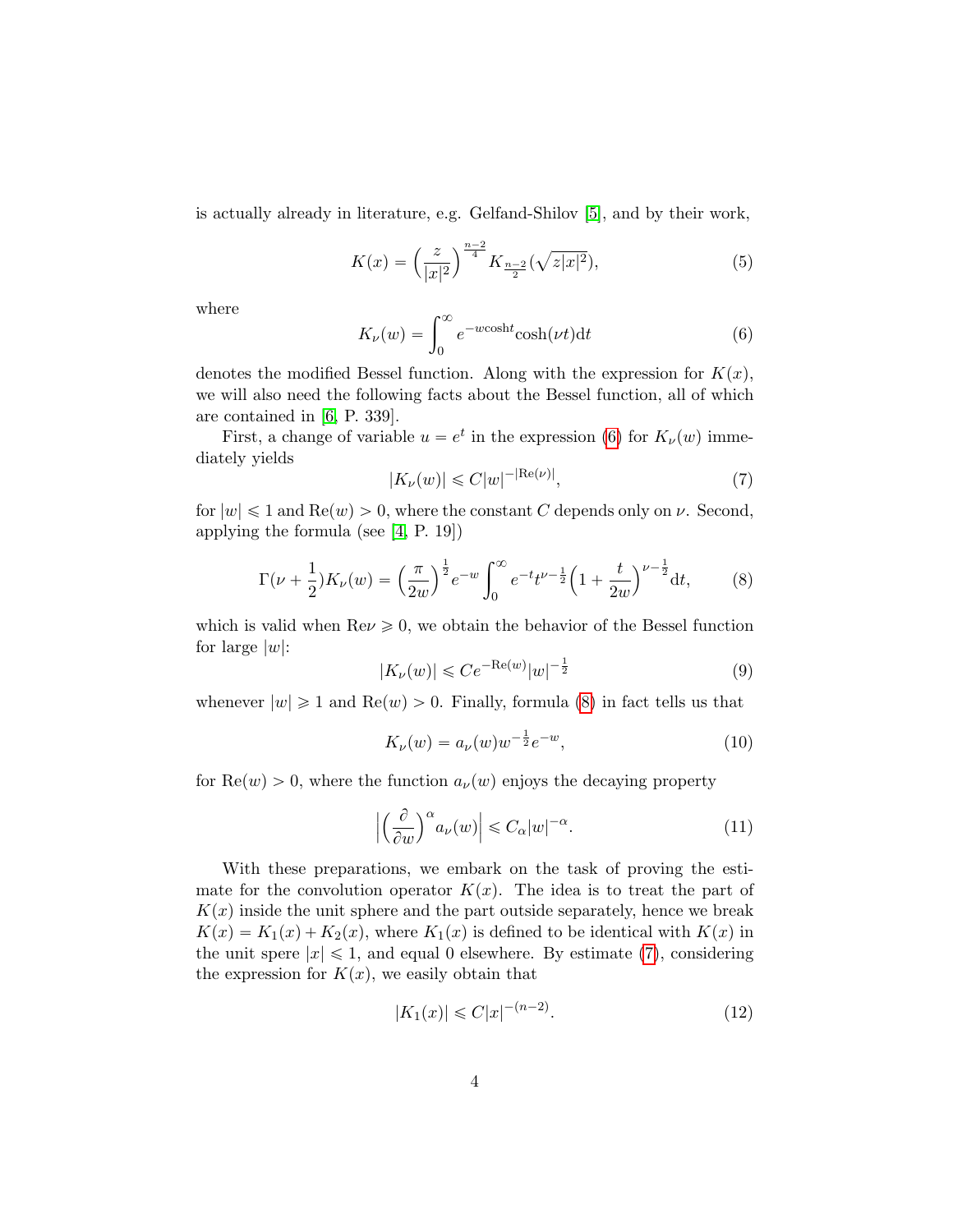Then the desired, indeed strong, inequality

<span id="page-4-0"></span>
$$
||u(x) * K_1(x)||_{L^{\frac{2n}{n-3}}(\mathbb{R}^n)} \leq C||u||_{L^{\frac{2n}{n+1}}(\mathbb{R}^n)}
$$
\n(13)

follows from Hardy-Littlewood-Sobolev inequality whenever the dimension  $n > 3$ , noticing that the exponents  $\left(\frac{n+1}{2n}, \frac{n-3}{2n}\right)$  are on the line  $\frac{1}{r} - \frac{1}{s} = \frac{2}{n}$  $\frac{2}{n}$ . If  $n = 3$  however, we cannot apply Hardy-Littlewood Sobolev inequality, because one exponent  $\frac{2n}{n-3}$  is  $\infty$  then. Nevertheless, the restricted weak type estimate

<span id="page-4-1"></span>
$$
||u(x) * K_1(x)||_{L^{\infty}(\mathbb{R}^3)} \le ||u||_{L^{\frac{3}{2},1}(\mathbb{R}^3)} ||K_1||_{L^{3,\infty}(\mathbb{R}^3)} \le C ||u||_{L^{\frac{3}{2},1}(\mathbb{R}^3)} \tag{14}
$$

still holds, by the Holder's inequality for Lorentz spaces. See for instance, [\[7,](#page-15-2) Theorem 3.6].

After that, we turn to our analysis of  $K_2(x)$ , the part of  $K(x)$  away from the origin. Applying [\(2\)](#page-6-0) yields the estimate

$$
|K_2(x)| \leq C|x|^{-\frac{n-1}{2}}e^{-|x|\cos(\frac{1}{2}\arg z)}.\tag{15}
$$

Because of the exponential term, which may have the decaying property we desire, it seems preferable to separate the case where  $\arg z \in \left[ -\frac{\pi}{2}, \frac{\pi}{2} \right]$  $\frac{\pi}{2}$ , from the case where  $\arg z \notin \left[ -\frac{\pi}{2}, \frac{\pi}{2} \right]$  $\frac{\pi}{2}$ . For the former situation, as just mentioned, the effect of the exponential decay yields the strong estimate

<span id="page-4-2"></span>
$$
||u(x) * K_2(x)||_{L^{\frac{2n}{n-3}}(\mathbb{R}^n)} \leqslant C||u||_{L^{\frac{2n}{n+1}}(\mathbb{R}^n)},
$$
\n(16)

which is a result from Young's inequality.

The difficult situation is the latter one, and this is where Bourgain's interpolation technique comes into play. As pointed out in the introduction, this interpolation technique first appeared in [\[2\]](#page-14-0) when Bourgain was proving an endpoint bound for the spherical maximal function, and we first noticed it in the proof of an endpoint version of the Stein-Tomas Fourier Restriction Theorem in Bak-Seeger[\[1\]](#page-14-1). There is also an elaboration on the abstract theory, developed for fairly general normed vector spaces, in Carbery-Seeger-Wainger-Wright [\[3\]](#page-14-3). We are not going into such abstractness and generality, but would rather state the result in our specific setting, that of  $L^p$  spaces.

**Lemma 1.** Suppose that an operator  $T$  between function spaces is the sum of the operators  $T_j$ :

$$
T = \sum_{j=1}^{\infty} T_j.
$$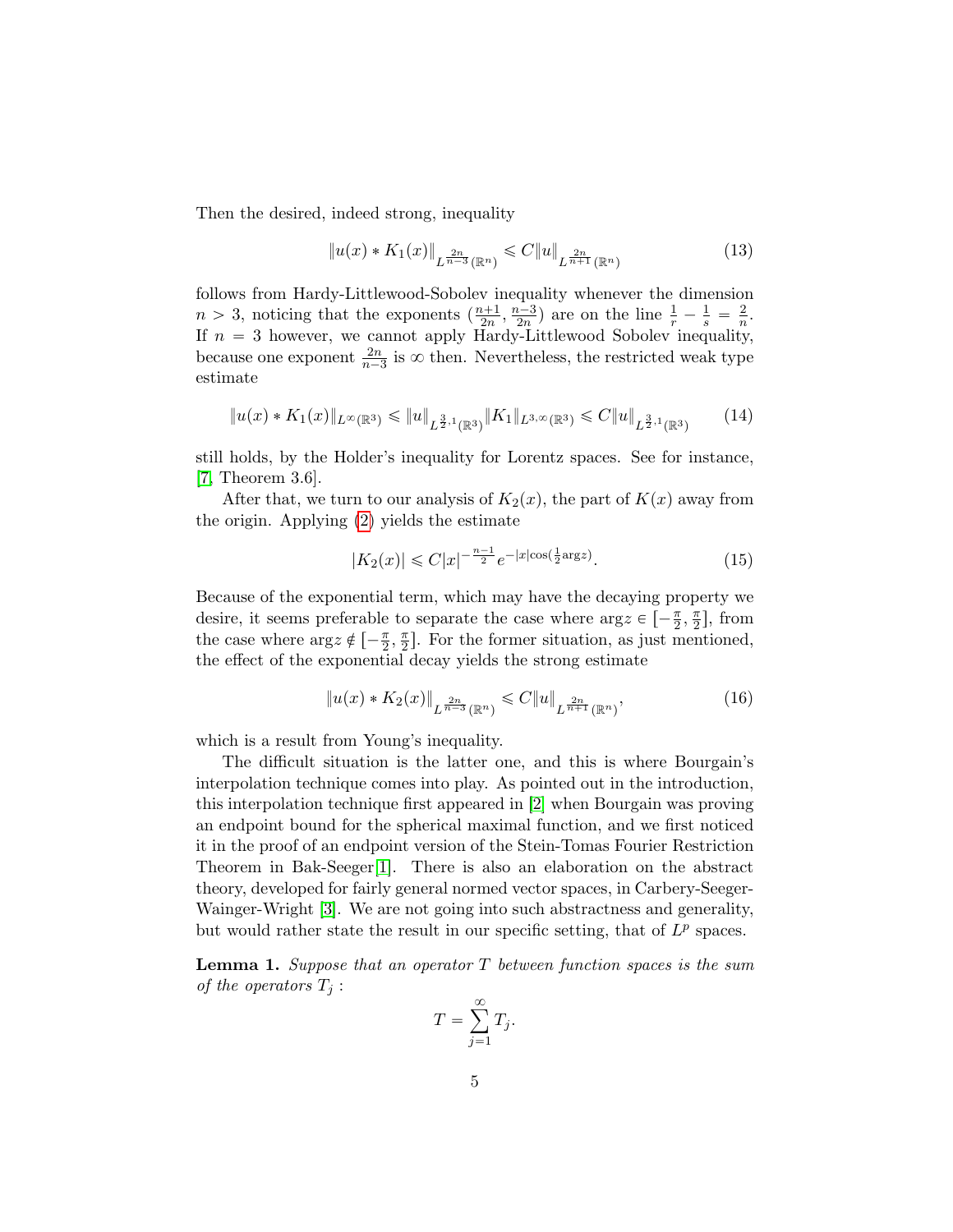If for  $1 \leq p_1, p_2, q_1, q_2 \leq \infty$ , there exist  $\beta_1, \beta_2 > 0$  and  $M_1, M_2 > 0$  such that each  $T_j$  satisfies

$$
||T_j||_{L^{p_1}\to L^{q_1}} \leq M_1 2^{-j\beta_1},\tag{17}
$$

and

$$
||T_j||_{L^{p_2}\to L^{q_2}} \leq M_2 2^{j\beta_2},
$$
\n(18)

then we have restricted weak type estimate for the operator  $T$  between the intermediate spaces:

$$
||Tf||_{L^{q,\infty}} \leqslant M||f||_{L^{p,1}},
$$
\n(19)

where

$$
M = M_1^{1-\theta} M_2^{\theta},
$$

$$
\frac{1}{p} = \frac{1 - \theta}{p_1} + \frac{\theta}{p_2}, \frac{1}{q} = \frac{1 - \theta}{q_1} + \frac{\theta}{q_2},
$$

$$
\theta = \frac{\beta_1}{\beta_1 + \beta_2}.
$$

Having introduced Bourgain's interpolation technique, we return to the proof of the main theorem, dealing with the second situation where  $\arg z \notin$  $\left[-\frac{\pi}{2},\frac{\pi}{2}\right]$  $\frac{\pi}{2}$ . By the expression [\(3\)](#page-10-0) for the Bessel function,

$$
K_2(x) = |x|^{-\frac{n-1}{2}} e^{-i|x|\sin(\frac{1}{2}\arg z)} e^{i\frac{n-3}{4}\arg z} e^{-|x|\cos(\frac{1}{2}\arg z)} a_{\frac{n-2}{2}}(|x|e^{i\frac{1}{2}\arg z}), \quad (20)
$$

where  $a_{\nu}(w)$  satisfies the decaying property [\(4\)](#page-13-0).

We dyadically decompose the kernel  $K_2(x)$ . Fix a smooth function  $\eta(x)$ that has support in  $\{x : |x| < 1\}$  and is equal to 1 for  $|x| < \frac{1}{2}$ . Denote  $\delta(x) = \eta(x) - \eta(2x)$ . Then let  $\beta_0(x) = \eta(x)$ , and for each j > 1, let  $\delta(x) = \eta(x) - \eta(2x)$ . Then let  $\beta_0(x) = \eta(x)$ , and for  $\beta_j(x) = \delta(2^{-j}x)$ . It is easy to verify that  $\sum_{j=0}^{\infty} \beta_j(x) = 1$ .

For  $j \geq 0$ , consider the operator  $T_j$  given by the kernel  $K_{2,j}(x) =$  $\beta_j(x)K_2(x)$ , i.e.  $T_ju = u * K_{2,j}$ . To tackle kernels with the appearance like that of  $K_{2,j}(x)$ , we need invoke the following variant of Stein's oscillatory integral theorem.

**Lemma 2.** Let  $n \geq 3$ . Suppose that  $1 \leq p \leq 2$ ,  $q = \frac{n+1}{n-1}$  $\frac{n+1}{n-1}p'$ ; in other words, the pair of exponents  $(p, q)$  lies on the closed line segment joining  $A(\frac{1}{2})$  $\frac{1}{2}, \frac{n-1}{2(n+1)}$  $\frac{n-1}{2(n+1)}$ ) and  $(1, 0)$ . Then, given a kernel of the form

$$
L(x) = \delta(x)b(x)e^{i\lambda|x|}|x|^{-\frac{n-1}{2}},
$$
\n(21)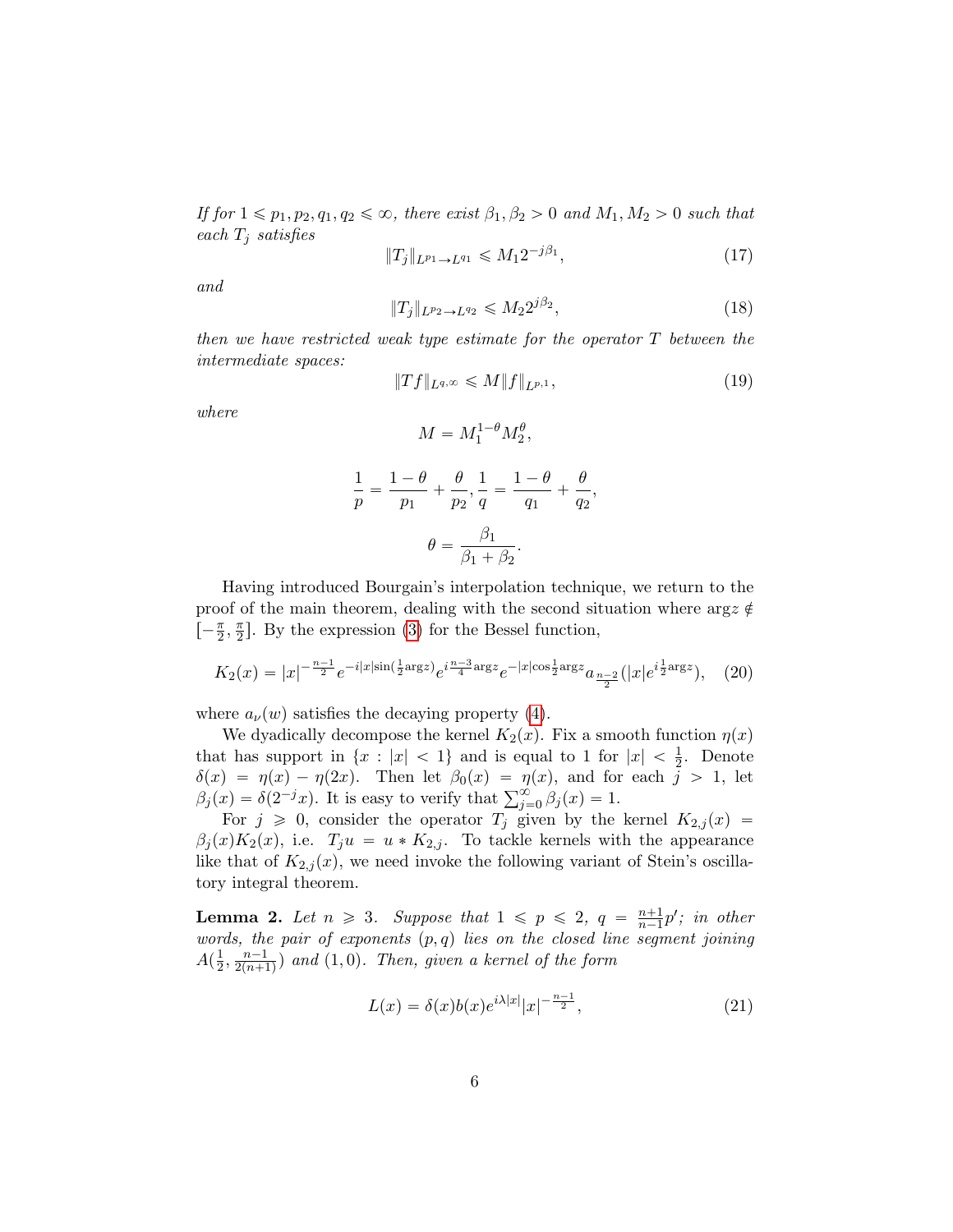

<span id="page-6-0"></span>Figure 2: The interpolation diagram

where  $\lambda \neq 0$ ,  $\delta(x)$  is a smooth function supported in  $\{x \in \mathbb{R}^n : \frac{1}{4} \leq |x| \leq 1\}$ ,  $b(x) \in C^{\infty}(\mathbb{R}^n)$ , and  $|((\frac{\partial}{\partial x})^{\alpha}b)(x)| \leq C_{\alpha}|x|^{-|\alpha|}$ , we have the inequality

$$
||L * f||_{L^{q}(\mathbb{R}^{n})} \leq C|\lambda|^{-\frac{n}{q}}||f||_{L^{p}(\mathbb{R}^{n})},
$$
\n(22)

where the constant C depends only on the function  $\delta(x)$  and finitely many of the  $C_{\alpha}$  above.

This oscillatory integral theorem follows from Stein's oscillatory integral theorem  $[10]$ . See also  $[6, P. 341]$  and  $[8, P. 63]$ . It holds for pairs of exponents lying on the closed line segment connecting  $\left(\frac{1}{n}\right)$  $\frac{1}{p},\frac{1}{q}$  $(\frac{1}{q}) = (1, 0)$  and  $\left(\frac{1}{n}\right)$  $\frac{1}{p}, \frac{1}{q}$  $\frac{1}{q}$ ) =  $\left(\frac{1}{2}, \frac{n-1}{2(n+1)}\right)$  $\frac{n-1}{2(n+1)}$ ). Because of this, we are tempted to interpolate between the intersection of the line segment  $\frac{1}{r} - \frac{1}{s} = \frac{2}{n}$  $\frac{2}{n}$  for resolvent estimate with the line segment on which the oscillatory integral theorem holds, and the point  $\left(\frac{2}{n}\right)$  $\frac{2}{n}$ , 0) on the  $\frac{1}{r}$  axis. These two points that we want to interpolate between are shown in Figure 2, labeled P and Q. It is easy to calculate that Q has coordinates  $(\frac{n^2+n+2}{2n^2}, \frac{n^2-3n+2}{2n^2})$ .

There is, however, a small trouble with the three dimensional case. When  $n = 3$ , P actually coincides with our target pair of exponents  $(\frac{n+1}{2n}, \frac{n-3}{2n})$ ,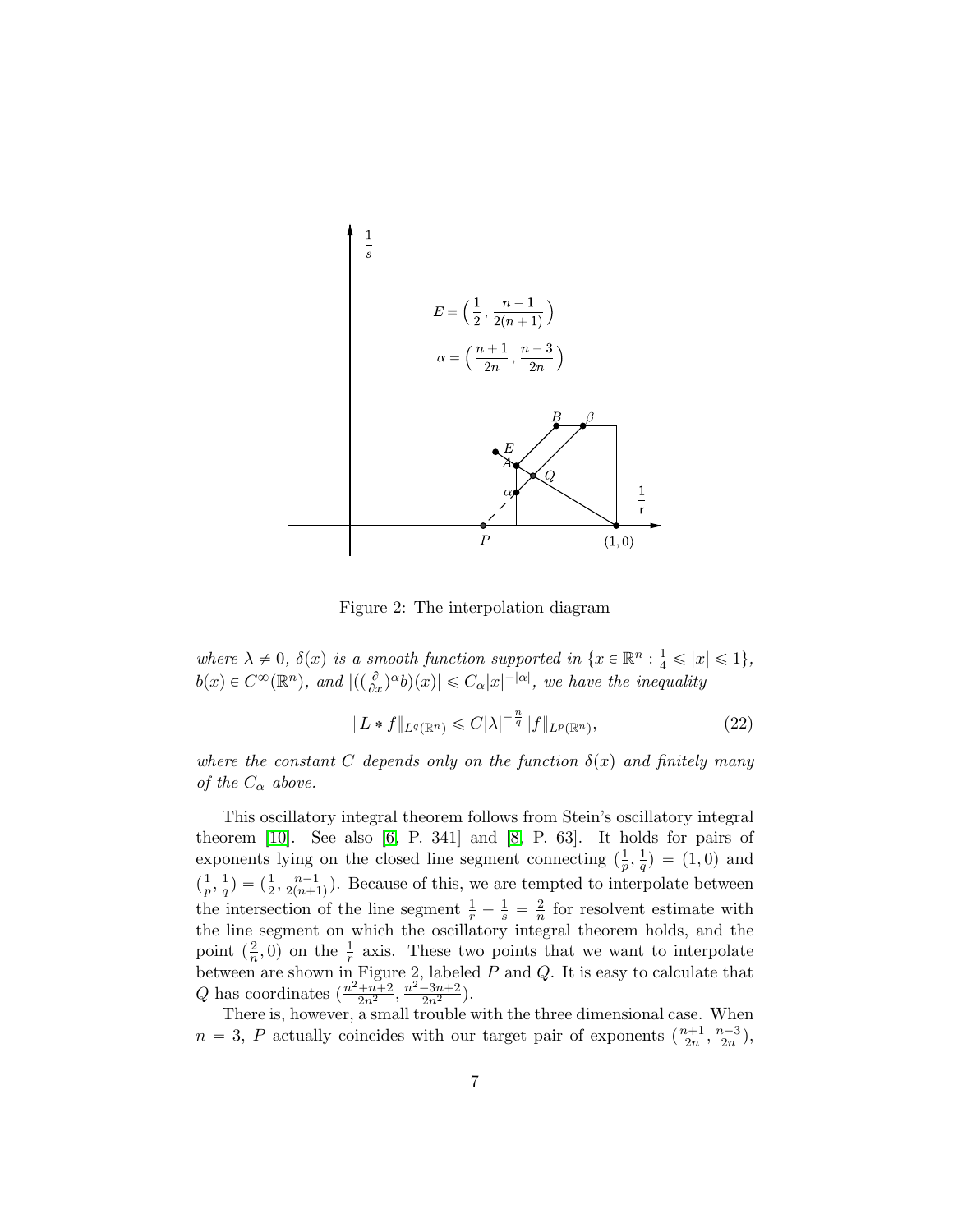hence interpolation cannot produce the desired result. Fortunately, this is not too much of a trouble, and we are able to remedy it by interpolating between two other points. In the following, we treat the case  $n > 3$  first, postponing the exceptional three dimensional case until later.

Here is the interpolation process. At P, since  $K_{2,j}(x) \leq C|x|^{-\frac{n-1}{2}}$  by [\(2\)](#page-6-0) and  $K_{2,j}(x)$  is supported in  $\{x : 2^{j-2} \leqslant |x| \leqslant 2^j\}$ , Young's inequality yields

$$
||K_{2,j}(x) * u(x)||_{L^{\infty}(\mathbb{R}^n)} \le ||u||_{L^{\frac{n}{2}}(\mathbb{R}^n)} ||K_{2,j}||_{L^{\frac{n}{n-2}}(\mathbb{R}^n)}
$$
  
\n
$$
\le C2^{-j\frac{n-1}{2}} (2^{jn})^{\frac{n-2}{n}} ||u||_{L^{\frac{n}{2}}(\mathbb{R}^n)}
$$
  
\n
$$
= C2^{j\frac{n-3}{2}} ||u||_{L^{\frac{n}{2}}(\mathbb{R}^n)}.
$$
\n(23)

At Q, we seek to prove

<span id="page-7-0"></span>
$$
\|K_{2,j}(x) * u(x)\|_{L^{\frac{2n^2}{n^2-3n+2}}(\mathbb{R}^n)} \leq C2^{-\frac{1}{n}j} \|u\|_{L^{\frac{2n^2}{n^2+n+2}}(\mathbb{R}^n)}.
$$
 (24)

Changing the scale, replacing x with  $2^{j}x$ , we would be done if we could show

$$
\|\tilde{K}_{2,j}(x) * u(x)\|_{L^{\frac{2n^2}{n^2-3n+2}}(\mathbb{R}^n)} \leq C2^{-\frac{n^2-3n+2}{2n}j} \|u\|_{L^{\frac{2n^2}{n^2+n+2}}(\mathbb{R}^n)},\tag{25}
$$

where

$$
\tilde{K}_{2,j}(x) = \delta(x)|x|^{-\frac{n-1}{2}}e^{-i2^j|x|\sin(\frac{1}{2}\arg z)}b(2^jx),
$$
  

$$
b(x) = e^{i\frac{n-3}{4}\arg z}e^{-|x|\cos\frac{1}{2}\arg z}a_{\frac{n-2}{2}}(|x|e^{i\frac{1}{2}\arg z}),
$$

and  $\delta(x)$  is as mentioned in the dyadic decomposition. The kernel  $\tilde{K}_{2,j}$ falls witin the hypotheses of the above oscillatory integral theorem, hence applying it, we obtain the inequality [\(24\)](#page-7-0) we were seeking, with the constant C independent of j.

The estimates at P and Q for the operator  $T_i$  enables us to utilize Bourgain's interpolation technique, resulting in the desired restricted weak type estimate for the operator T, which is the sum of the  $T_j$ . Specifically, what remains to do is only the following elementary computation.

$$
\theta = \frac{\frac{1}{n}}{\frac{1}{n} + \frac{n-3}{2}} = \frac{2}{n^2 - 3n + 2};
$$

$$
\left(\frac{n^2+n+2}{2n^2}, \frac{n^2-3n+2}{2n^2}\right) \cdot (1-\theta) + \left(\frac{2}{n}, 0\right) \cdot \theta = \left(\frac{n+1}{2n}, \frac{n-3}{2n}\right).
$$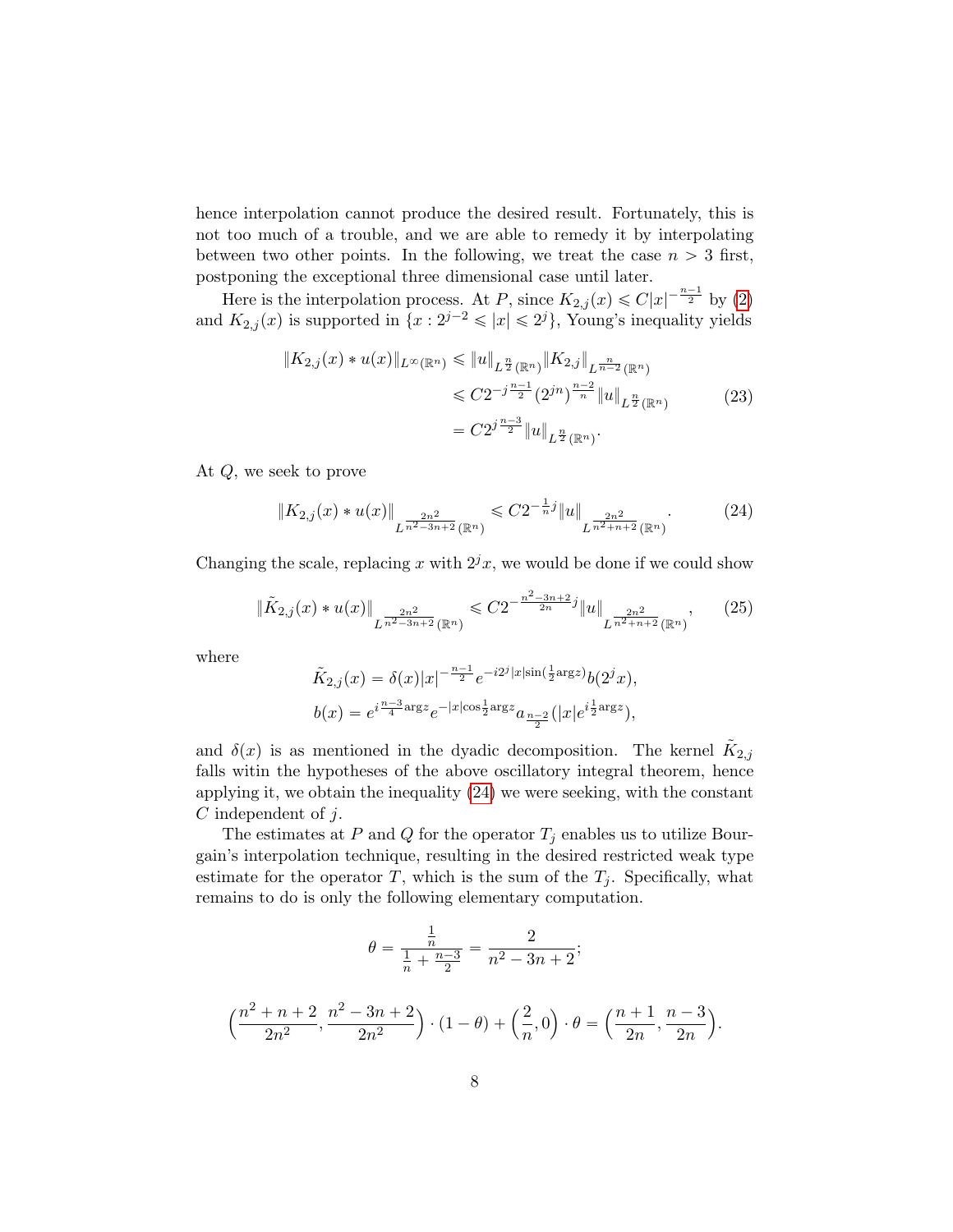Since the last pair of exponents is exactly the one we are aiming at, Bourgain's interpolation technique yields our target estimate:

<span id="page-8-0"></span>
$$
\|K_2(x) * u(x)\|_{L^{\frac{2n}{n-3}, \infty}(\mathbb{R}^n)} \leqslant C \|u\|_{L^{\frac{2n}{n+1}, 1}(\mathbb{R}^n)},\tag{26}
$$

where, uniform of  $z \in \mathbb{C}$ , the constant C depends exclusively on the dimension *n*. [\(26\)](#page-8-0) together with [\(13\)](#page-4-0), [\(14\)](#page-4-1) and [\(16\)](#page-4-2) gives the conclusion of the main theorem whenever the dimension  $n > 3$ .

If the dimension  $n = 3$ , as already observed, we are not able to interpolate between  $P$  and  $Q$ , since  $P$  coincides with our target pair of exponents  $(\frac{2}{3})$  $\frac{2}{3}$ , 0). To remedy this, we interpolate instead between the two points  $(0, 0)$ and  $(1, 0)$  on the  $\frac{1}{r}$  axis, bearing in mind that the oscillatory integral theorem Lemma 2 holds for the latter pair too. Therefore at  $(0,0)$ , Young's inequality gives

$$
||K_{2,j}(x) * u(x)||_{L^{\infty}(\mathbb{R}^n)} \le ||K_{2,j}||_{L^{1}(\mathbb{R}^n)} ||u||_{L^{\infty}(\mathbb{R}^n)}
$$
  
\n
$$
\le C2^{-j} \cdot 2^{3j} ||u||_{L^{\infty}(\mathbb{R}^n)}
$$
  
\n
$$
= C2^{2j} ||u||_{L^{\infty}(\mathbb{R}^n)},
$$
\n(27)

while also similar to the procedure for the case  $n > 3$ , the oscillatory integral theorem Lemma 2 along with a change of scale argument shows immediately that at  $(1, 0)$ ,

$$
||K_{2,j}(x) * u(x)||_{L^{\infty}(\mathbb{R}^n)} \leq C2^{-j}||u||_{L^1(\mathbb{R}^n)}.
$$
\n(28)

The corresponding interpolation process is now like this:

$$
\theta = \frac{1}{1+2} = \frac{1}{3},
$$
  
(0,0)  $\cdot \theta + (1,0) \cdot (1-\theta) = (\frac{2}{3}, 0).$ 

Again, the last pair of exponents is our target pair.

Recall that at the beginning of our proof, we imposed the assumption that Im $z \neq 0$  and stated that the case Im $z = 0$  results from continuity. Indeed, if  $z = a$  is real, then by the conclusion we already have, there is a constant C, not relying on  $b > 0$ , such that

$$
||u||_{L^{\frac{2n}{n-3},\infty}(\mathbb{R}^n)} \leq C ||(\Delta + a + ib)u||_{L^{\frac{2n}{n+1},1}(\mathbb{R}^n)}.
$$
 (29)

However, by Minkowski's inequality for the space  $L^{\frac{2n}{n+1},1}(\mathbb{R}^n)$ , noting that it is a Banach space and indeed has Minkowski's inequality, it follows that the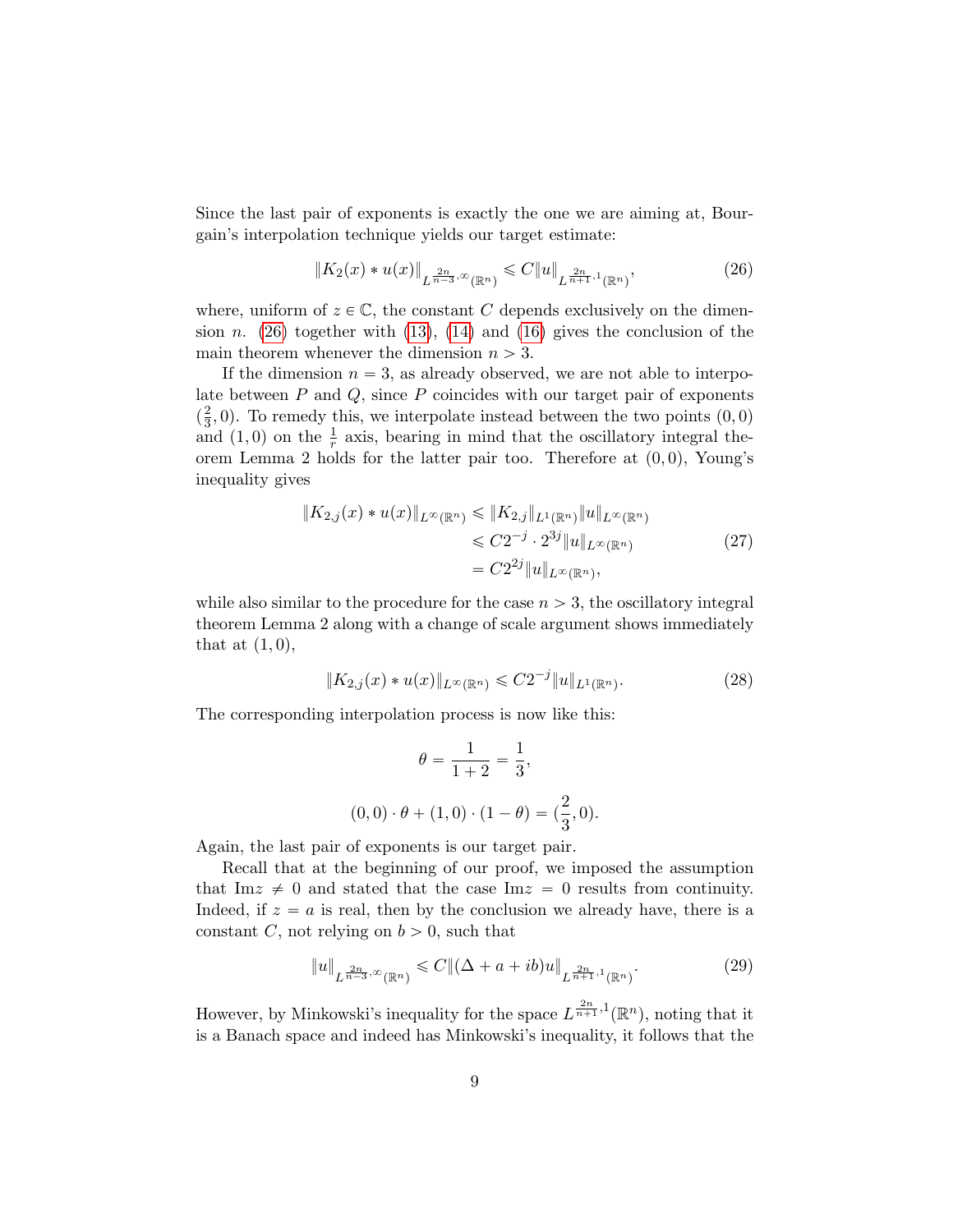latter term above is majorized by C "  $\|(\Delta+a)u\|_{L^{\frac{2n}{n+1},1}(\mathbb{R}^n)}+b\|u\|_{L^{\frac{2n}{n+1},1}(\mathbb{R}^n)}$ ı . Letting b go to 0 yields the case  $\text{Im} z = 0$ . That concludes our proof of the main theorem.

## 3 Endpoint Version of Stein-Tomas Fourier Restriction Theorem

The original Stein-Tomas Fourier restriction theorem [\[10\]](#page-15-3), [\[12\]](#page-15-5) states that if the dimension  $n \geqslant 3$ , one has the inequality

$$
\left\| \int_{S^{n-1}} \hat{f}(\xi) e^{2\pi i \langle x, \xi \rangle} d\sigma(\xi) \right\|_{L^{\frac{2n+2}{n-1}}(\mathbb{R}^n)} \leq C \|f\|_{L^{\frac{2n+2}{n+3}}(\mathbb{R}^n)},
$$
(30)

for any f belonging to the Schwarz space. Sogge  $[8]$  extended this result in showing that the same inequality holds for pairs of exponents  $(p, q)$  off the line of duality satisfying  $1 \leqslant p < \frac{2n}{n+1}$  $\frac{2n}{n+1}, q = \frac{n+1}{n-1}$  $\frac{n+1}{n-1}p'$ . They constitute the half open line segment in the  $\left(\frac{1}{n}\right)$  $\frac{1}{p}, \frac{1}{q}$  $\frac{1}{q}$ ) plane connecting (1,0) and  $\left(\frac{n+1}{2n}, \frac{(n-1)^2}{2n(n+1)}\right)$  $\frac{(n-1)^n}{2n(n+1)}$ . Therefore by duality and interpolation, the Stein-Tomas restriction inequality is true for pairs of exponents in the interior of the pentagon shown below. However, the cases of the boundary of this pentagon remain unproved.

Considering the fact that Stein-Tomas theorem, including Sogge's version, also follows from Stein's oscillatory integral theorem [\[10\]](#page-15-3), and inspired by our application of Bourgain's interpolation technique in the proof of the main theorem, we can tackle the boundary case by showing restricted weak type estimate for the vertices of pentagon. Specifically, we prove the following restricted weak type inequality for the point  $A(\frac{n+1}{2n}, \frac{(n-1)^2}{2n(n+1)})$  $\frac{(n-1)}{2n(n+1)}$ 

$$
\left\| \int_{S^{n-1}} \hat{f}(\xi) e^{2\pi i \langle x, \xi \rangle} d\sigma(\xi) \right\|_{L^{\frac{2n(n+1)}{(n-1)^2}, \infty}(\mathbb{R}^n)} \leq C \|f\|_{L^{\frac{2n}{n+1}, 1}(\mathbb{R}^n)},\tag{31}
$$

using Bourgain's interpolation technique. The two points we wish to take into account are  $Q(\frac{n^2+n+2}{2n^2}, \frac{n^2-3n+2}{2n^2})$ , the one that also appears in the interpolation process in the proof of the main theorem, and  $E(\frac{1}{2})$  $\frac{1}{2}, \frac{n-1}{2(n+1)}$  $\frac{n-1}{2(n+1)}$ ), one endpoint of Stein's oscillatory integral theorem. See Figure 3.

Our endpoint version of the Stein-Tomas Fourier Restriction Theorem follows from an analysis of the convolution operator whose kernel is the Fourier transform of the Lebesgue measure on the unit sphere, like in the classical case. This kernel is well-known to have the expression

$$
K(x) = 2\pi |x|^{-\frac{n-2}{2}} J_{\frac{n-2}{2}}(2\pi |x|),
$$
\n(32)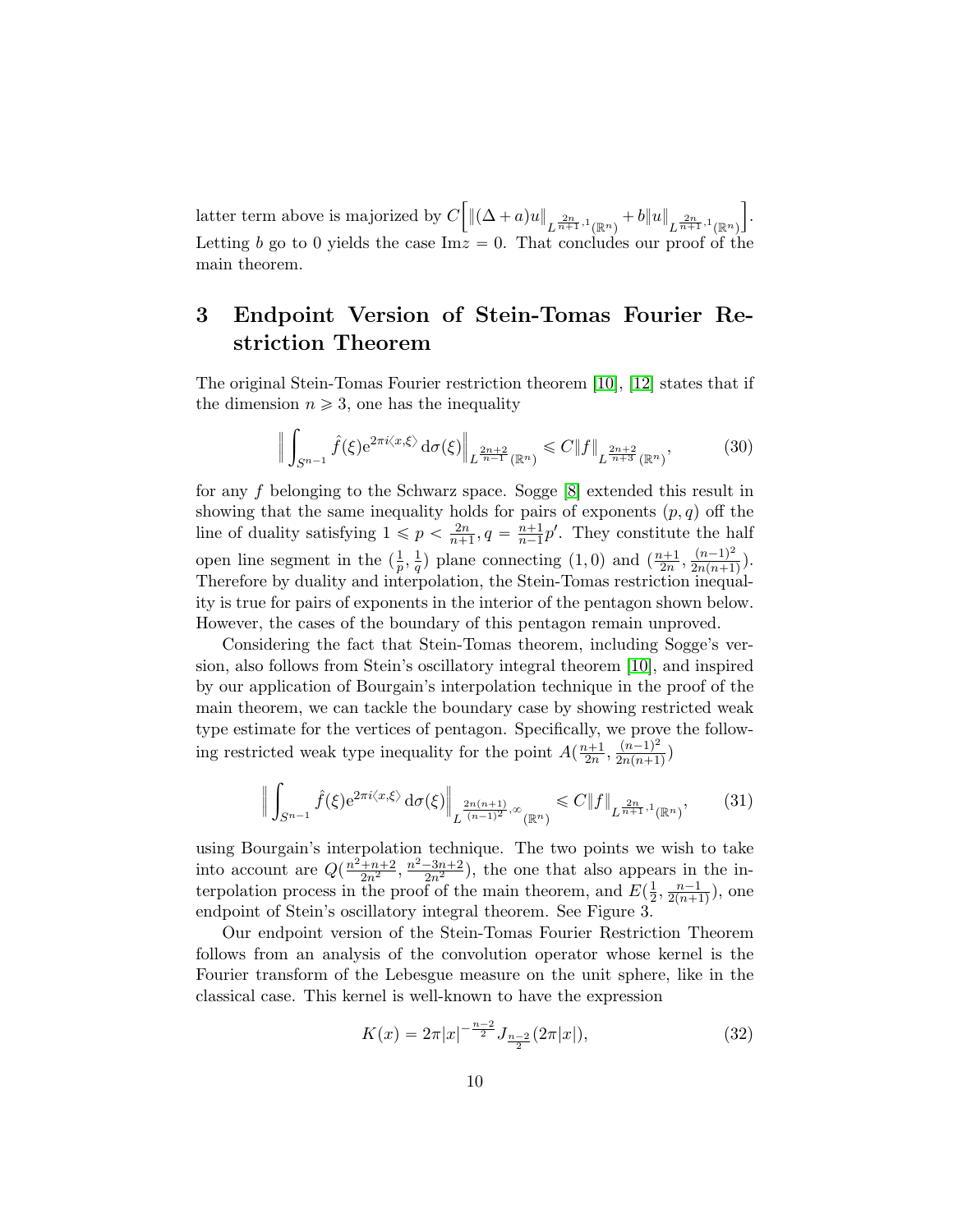

<span id="page-10-0"></span>Figure 3: The interpolation diagram for the restriction estimate

where  $J_{\nu}(w)$  is the Bessel function, see for instance, [\[11,](#page-15-6) P. 347-348]. Later, we will need the following fact about  $J_{\nu}(w)$  for  $\nu = m$  positive, integral or half integral, and  $w = r$  real, positive and greater than 1, which is also widely known: it takes the form

<span id="page-10-1"></span>
$$
J_m(r) = \sum_{\pm} r^{-\frac{1}{2}} e^{\pm ir} a_{\pm}(r),\tag{33}
$$

where the functions  $a_{\pm}(r), r > 1$  are smooth and satisfy the decay property

$$
\left|\frac{\mathrm{d}^k}{\mathrm{d}r^k}a_{\pm}(r)\right| \leqslant C_k r^{-k}.
$$

This expression can be found in [\[11,](#page-15-6) P. 338]; see also [\[9,](#page-15-7) Theorem 1.2.1]. Our aim is to prove the inequality

$$
\|K * f\|_{L^{\frac{2n}{n-3}, \infty}(\mathbb{R}^n)} \leqslant C \|f\|_{L^{\frac{2n}{n-1}, 1}(\mathbb{R}^n)}.
$$
\n(34)

We dyadically decompose  $K(x)$ , letting  $\beta_i(x)$ ,  $j \geq 0$  be as in the decomposition before and  $K_j(x) = \beta_j(x)K(x)$ .  $K_0(x)$  is easy to handle, since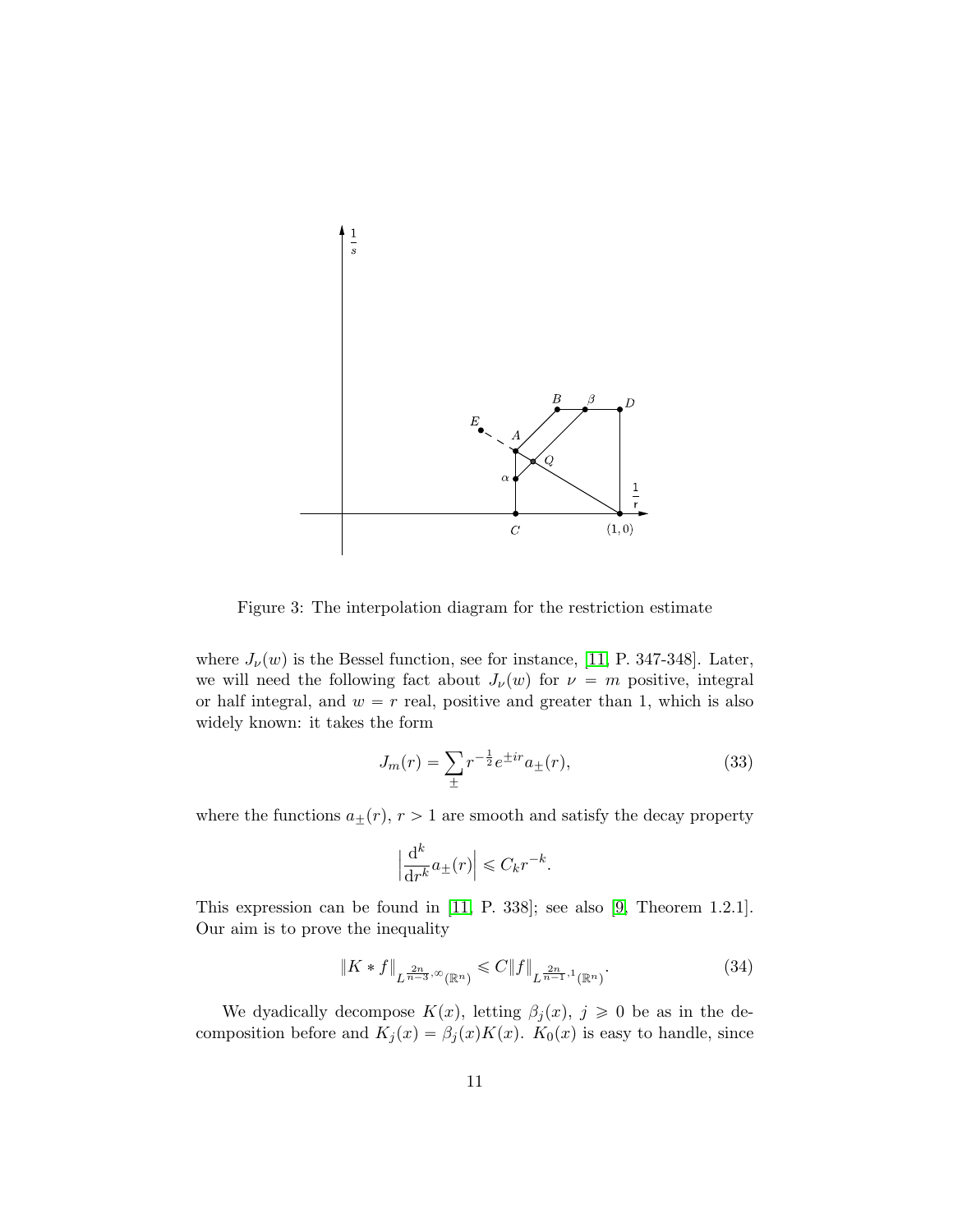$K(x)$ , being the Fourier transform of a distribution with compact support, is smooth, and then the stronger inequality  $||K_0 * f||_{L^{\frac{2n}{n-3}}(\mathbb{R}^n)} \leqslant C||f||_{L^{\frac{2n}{n-1}}(\mathbb{R}^n)}$ follows by Young's inequality.

At Q for each  $j > 0$ , noting the expression [\(33\)](#page-10-1) for the Bessel function, a change of scale argument in which we replace x with  $2^{j}x$ , together with the oscillatory integral theorem Lemma 2 yields the estimate

$$
\|K_j(x) * f(x)\|_{L^{\frac{2n^2}{n^2-3n+2}}(\mathbb{R}^n)} \leq C2^{j\frac{n-3}{2}} \cdot 2^{-j\frac{n^2-3n+2}{2n}} \|f\|_{L^{\frac{2n^2}{n^2+n+2}}(\mathbb{R}^n)}
$$
(35)  

$$
= C2^{-\frac{1}{n}j} \|f\|_{L^{\frac{2n^2}{n^2+n+2}}(\mathbb{R}^n)}.
$$

Following the same lines at  $E$  for each  $j > 0$  gives

$$
\|K_j(x) * f(x)\|_{L^{\frac{2(n+1)}{n-1}}(\mathbb{R}^n)} \leq C2^{j\frac{n^2+1}{2(n+1)}} \cdot 2^{-j\frac{n(n-1)}{2(n+1)}} \|f\|_{L^2(\mathbb{R}^n)}
$$
\n
$$
= C2^{j\frac{1}{2}} \|f\|_{L^2(\mathbb{R}^n)}.
$$
\n(36)

We then interpolate between  $Q$  and  $E$ , doing the following string of computation:

$$
\theta = \frac{\frac{1}{n}}{\frac{1}{n} + \frac{1}{2}} = \frac{2}{n+2},
$$

$$
\left(\frac{n^2+n+2}{2n^2}, \frac{n^2-3n+2}{2n^2}\right) \cdot (1-\theta) + \left(\frac{1}{2}, \frac{n-1}{2(n+1)}\right) \cdot \theta = \left(\frac{n+1}{2n}, \frac{(n-1)^2}{2n(n+1)}\right).
$$

This last pair of exponents is exactly our goal once again. Therefore by Bourgain's interpolation technique, we obtain the desired restricted weak type estimate for the convolution operator with kernel  $K(x)$ , hence the restricted weak type Stein-Tomas inequality

$$
\left\| \int_{S^{n-1}} \hat{f}(\xi) e^{2\pi i \langle x, \xi \rangle} d\sigma(\xi) \right\|_{L^{\frac{2n(n+1)}{(n-1)^2}, \infty}(\mathbb{R}^n)} \leq C \|f\|_{L^{\frac{2n}{n+1}, 1}(\mathbb{R}^n)}.
$$
 (37)

Moreover, duality gives a restricted weak type inequality for the dual pair of exponents  $B(\frac{n^2+4n-1}{2n(n+1)})$  $\frac{n^2+4n-1}{2n(n+1)}, \frac{2n}{n-1}$  $\frac{2n}{n-1}$ ). With these, we might then apply real interpolation to assert that strong Stein-Tomas inequality is valid on the open line segment connecting A and B. Note that this is part of the boundary of the pentagon in which Stein-Tomas holds.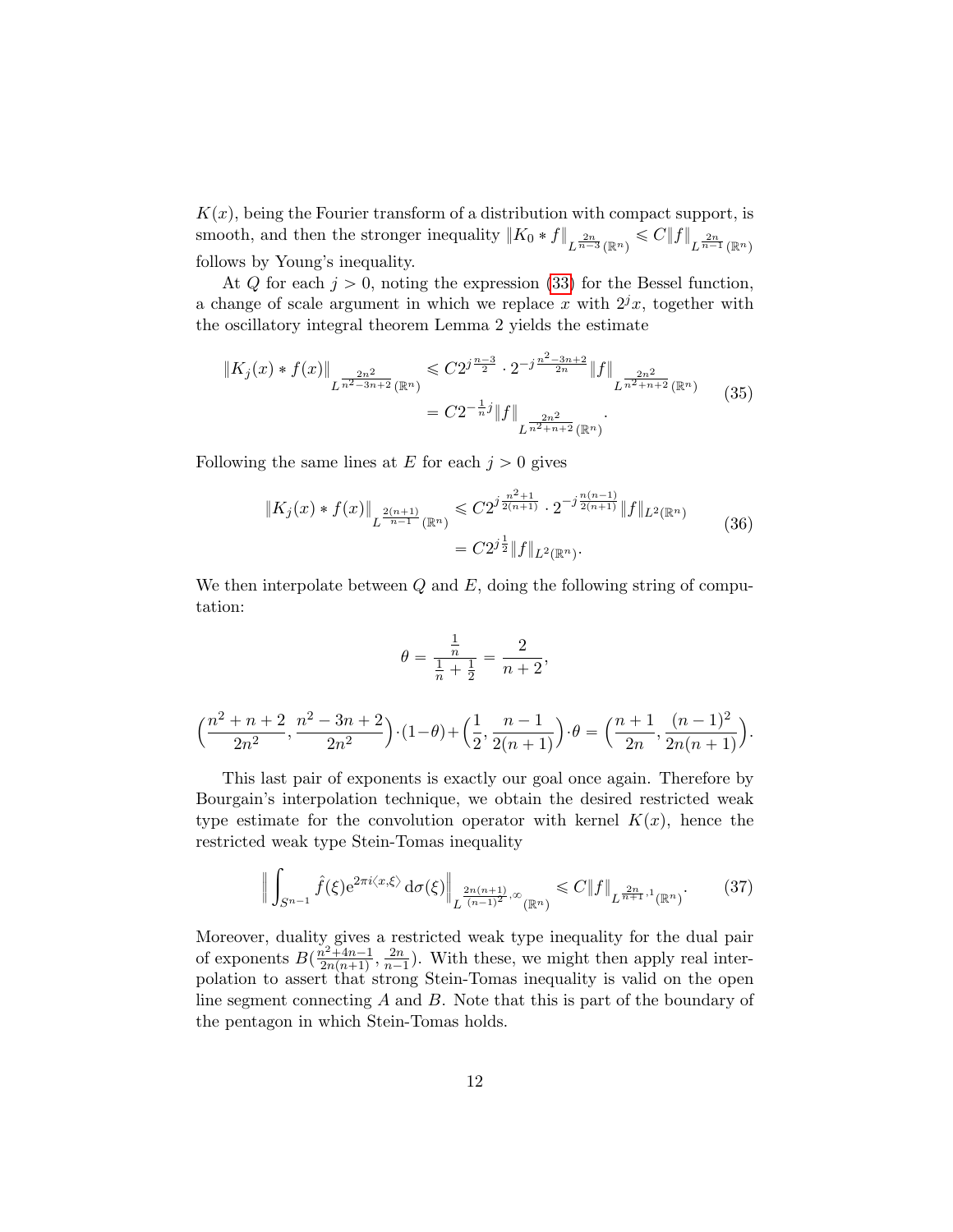**Theorem 2.** If the dimension  $n \geq 3$ , then the Stein-Tomas inequality

$$
\left\| \int_{S^{n-1}} \hat{f}(\xi) e^{2\pi i \langle x, \xi \rangle} d\sigma(\xi) \right\|_{L^q(\mathbb{R}^n)} \leq C \|f\|_{L^p(\mathbb{R}^n)}
$$
(38)

holds for pairs of exponents  $(p, q)$  satisfying  $\frac{2n(n+1)}{n^2+4n-1} < p < \frac{2n}{n+1}$  $\frac{2n}{n+1}, \frac{1}{p} - \frac{1}{q} =$ 2  $\frac{2}{n+1}$ .

One might also apply Bourgain's interpolation technique between the point  $(0, 0)$  and the point  $(1, 0)$ , to get a restricted weak type estimate for the pair of exponents  $C(\frac{n+1}{2n},0)$ , which is also a vertex of the pentagon in which Stein-Tomas holds. Dyadically decompose  $K(x)$ , notation the same as above. Still, we do not have to worry about the part  $K_0(x)$  of  $K(x)$  near the origin. Away from the origin, i.e., for  $j > 0$ , at  $(0, 0)$ , Young's inequality gives

$$
||K_j(x) * f(x)||_{L^{\infty}(\mathbb{R}^n)} \leq C||K_j(x)||_{L^1(\mathbb{R}^n)} ||f||_{L^{\infty}(\mathbb{R}^n)}
$$
  
=  $2^{-\frac{n-1}{2}j} \cdot 2^{nj} ||f||_{L^{\infty}(\mathbb{R}^n)}$  (39)  
=  $2^{\frac{n+1}{2}j} ||f||_{L^{\infty}(\mathbb{R}^n)},$ 

while at  $(1, 0)$ , Young's inequality gives

$$
||K_j(x) * f(x)||_{L^{\infty}(\mathbb{R}^n)} \leq C||K_j(x)||_{L^{\infty}(\mathbb{R}^n)} ||f||_{L^1(\mathbb{R}^n)}
$$
  
=  $C2^{-\frac{n-1}{2}j} ||f||_{L^1(\mathbb{R}^n)}$ . (40)

With the following interpolation computation,

$$
\theta = \frac{\frac{n-1}{2}}{\frac{n-1}{2} + \frac{n+1}{2}} = \frac{n-1}{2n},
$$
  
(1,0) \cdot (1 - \theta) + (0,0) \cdot \theta = (\frac{n+1}{2n}, 0),

we obtain the restricted weak type Stein-Tomas inequality at  $C(\frac{n+1}{2n},0)$ :

$$
\left\| \int_{S^{n-1}} \hat{f}(\xi) e^{2\pi i \langle x, \xi \rangle} d\sigma(\xi) \right\|_{L^{\infty}(\mathbb{R}^n)} \leq C \|f\|_{L^{\frac{2n}{n+1}, 1}(\mathbb{R}^n)}.
$$
 (41)

Duality then produces the same restricted weak type inequality for the pair of exponents  $D(1, \frac{n-1}{2n})$ . However, this time, we cannot apply real interpolation to the points  $A$  and  $C$ , nor can we apply it to  $B$  and  $D$ , since they are along a vertical or horizontal line, which violates the hypothesis of the real interpolation theorem.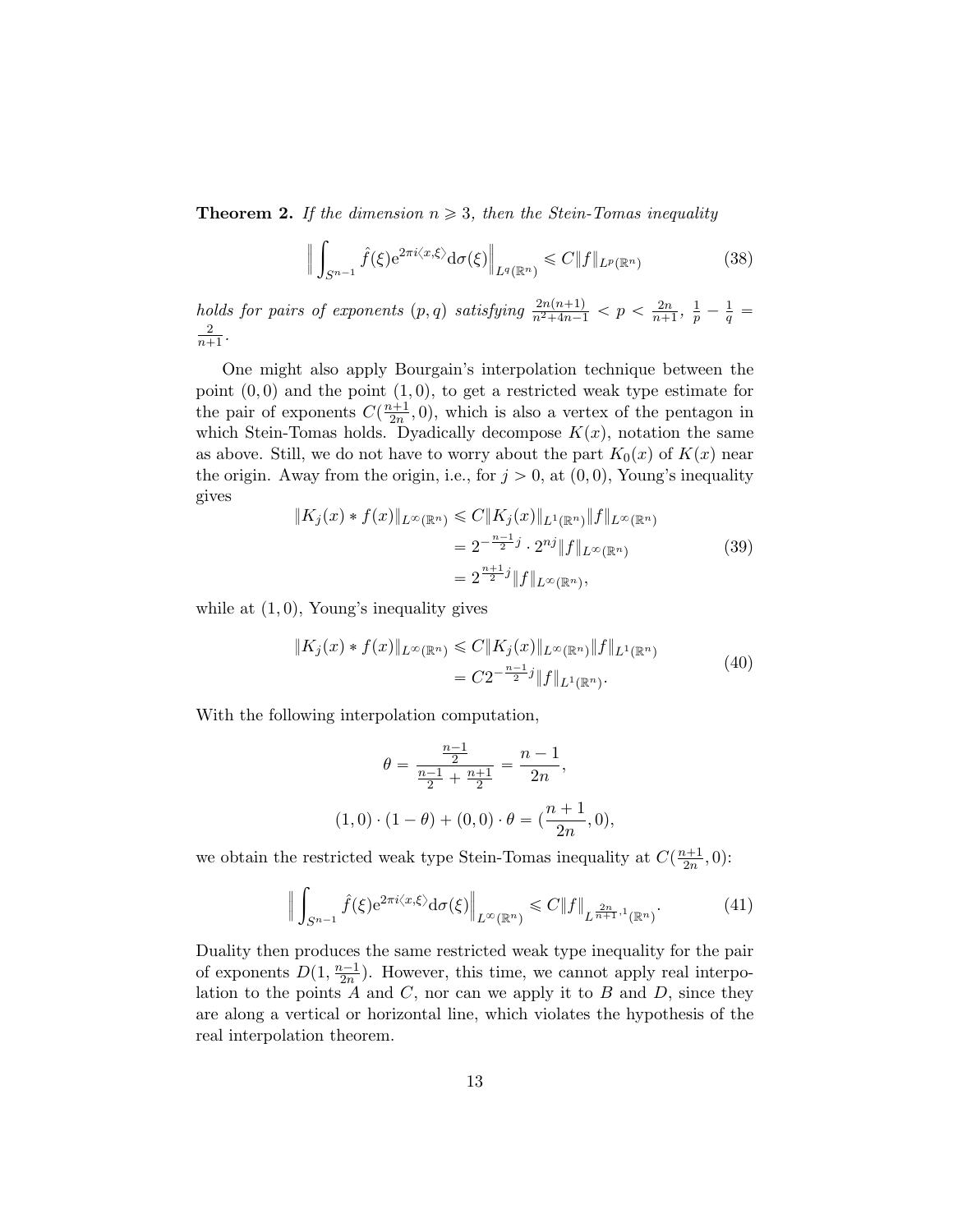

<span id="page-13-0"></span>Figure 4: The interpolation diagram for the restriction estimate

Nevertheless, we can proceed as in the proof of Theorem 1 to obtain a restricted weak type Stein-Tomas inequality at every point on the line segment joining  $A$  and  $C$  and its dual line segment joining  $B$  and  $D$ . Explicitly, we interpolate between the intersection S of the line  $\frac{1}{r} - \frac{1}{s} = k \left( \frac{2}{n+1} < k < \frac{n+1}{2n} \right)$ with the line  $s = \frac{n+1}{n-1}$  $\frac{n+1}{n-1}r'$  on which the oscillatory integral theorem Lemma 2 holds, and the point  $R(k, 0)$  on the  $\frac{1}{r}$  axis. By computation, we find the coordinates of S to be

$$
\left(\frac{n-1}{2n} + \frac{n+1}{2n}k, \frac{n-1}{2n}(1-k)\right).
$$

See the illustrative picture above for these two points. Since the process is the same as before, we omit the detail of calculation, giving only the results.

At R for each  $j > 0$ , Young's inequlity leads to the estimate

$$
||K_j(x) * f(x)||_{L^{\infty}(\mathbb{R}^n)} \leqslant C2^{j(n(1-k)-\frac{n-1}{2})} ||f||_{L^{\frac{1}{k}}(\mathbb{R}^n)},\tag{42}
$$

while at S for  $j > 0$ , the change of scale argument in which we replace x with  $2^{j}x$ , together with Lemma 2, produces

$$
||K_j(x) * f(x)||_{L^s(\mathbb{R}^n)} \leq C2^{j(-\frac{n+1}{2}k+1)} ||f||_{L^r(\mathbb{R}^n)},\tag{43}
$$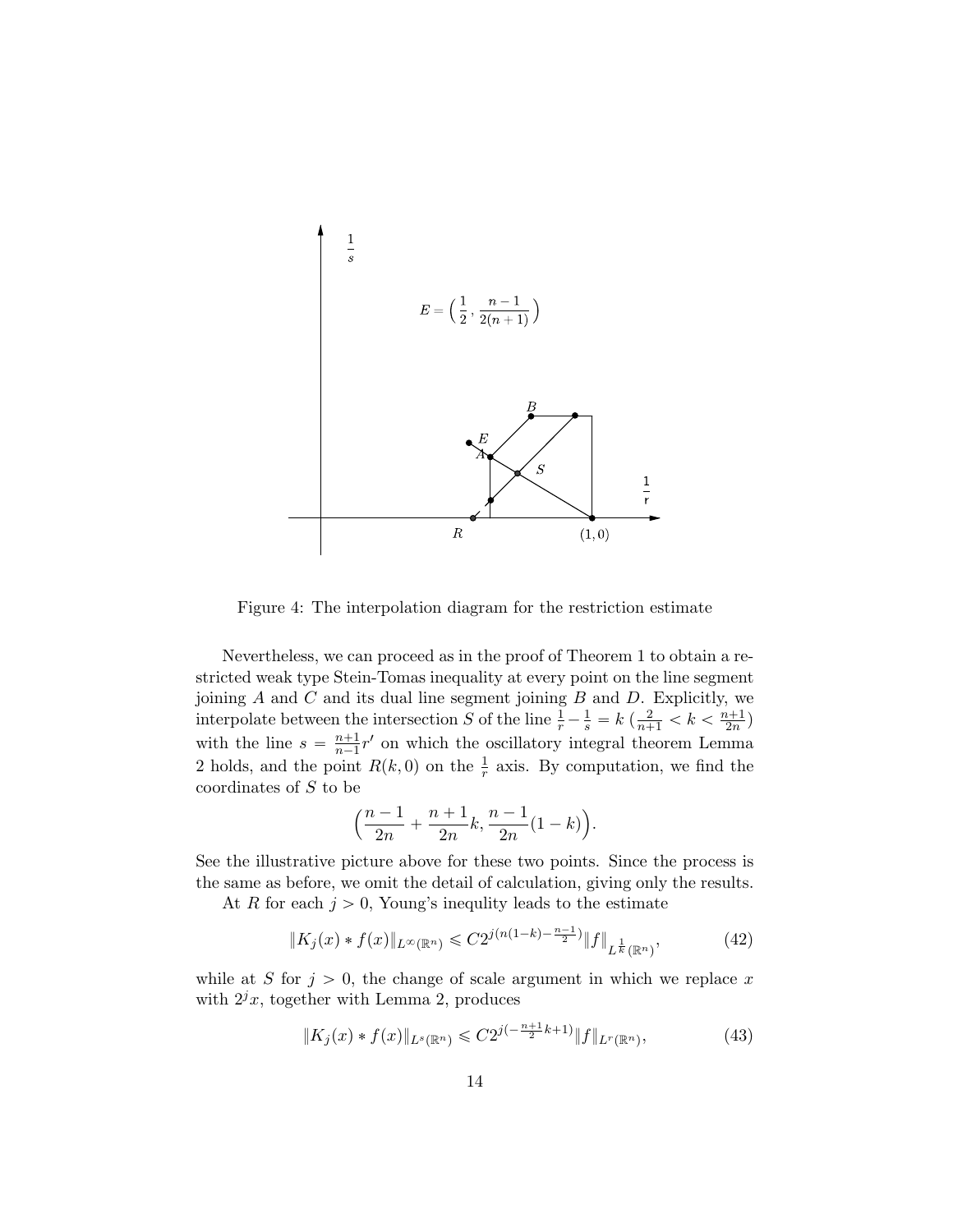where r and s here denote the exponents corresponding to  $S$ . Finally we verify

$$
\theta=\frac{\frac{n+1}{2}k-1}{\frac{n-1}{2}(1-k)},
$$

$$
\left(\frac{n-1}{2n} + \frac{n+1}{2n}k, \frac{n-1}{2n}(1-k)\right)(1-\theta) + (k,0)\theta = \left(\frac{n+1}{2n}, 1-k - \frac{n-1}{2n}\right),
$$

which gives us a restricted weak type Stein-Tomas inequality at every point on the line segment  $AC$ , as we hoped. Duality then produces the same result for every point on the dual line segment BD.

Having restricted weak type Stein-Tomas inequality for every point on the closed line segment connecting  $A$  and  $C$ , and its dual connecting  $B$  and D, one might be tempted to ask whether strong Stein-Tomas holds for at least some part of the two lines. Unfortunately this is not true for any of these points. In fact in [\[13\]](#page-15-8), radial functions belonging to  $L^{\frac{2n}{n+1}}(\mathbb{R}^n)$  are constructed that have infinite Fourier transforms on  $S^{n-1}$ .

To conclude, we may summarize the results we have concerning Stein-Tomas inequality on the boundary of the pentagon. Strong Stein-Tomas holds for every pair of exponents lying on the open line segment connecting A and B, for the half open line segment connecting C and  $(1, 0)$ , and for the half open line segment connecting  $D$  and  $(1, 0)$ . The latter two follows trivially from Young's inequality. Restricted weak type Stein-Tomas holds at every point on the closed line segment joining  $A$  and  $C$ , and its dual joing  $B$  and  $D$ . Finally, counter-examples rule out the possibly of a strong Stein-Tomas at any of the points on AC and BD.

#### References

- <span id="page-14-1"></span>[1] J. G. Bak and A. Seeger. Extensions of the Stein-Tomas theorem. Math. Res. Lett., 18(4):767–781, 2011.
- <span id="page-14-0"></span>[2] J. Bourgain. Esitmations de certaines functions maximales. C.R. Acad. Sci. Paris, 310:499–502, 1985.
- <span id="page-14-3"></span>[3] A. Carbery, A. Seeger, S. Wainger, and J. Wright. Classes of singular integral operators along variable lines. J. Geom. Anal., 9:583–605, 1999.
- <span id="page-14-2"></span>[4] A. Erdelyi. Higher transcendental functions, Vol. II. Bateman Manuscript Project. Krieger Publishing Company, Florida, 1981.